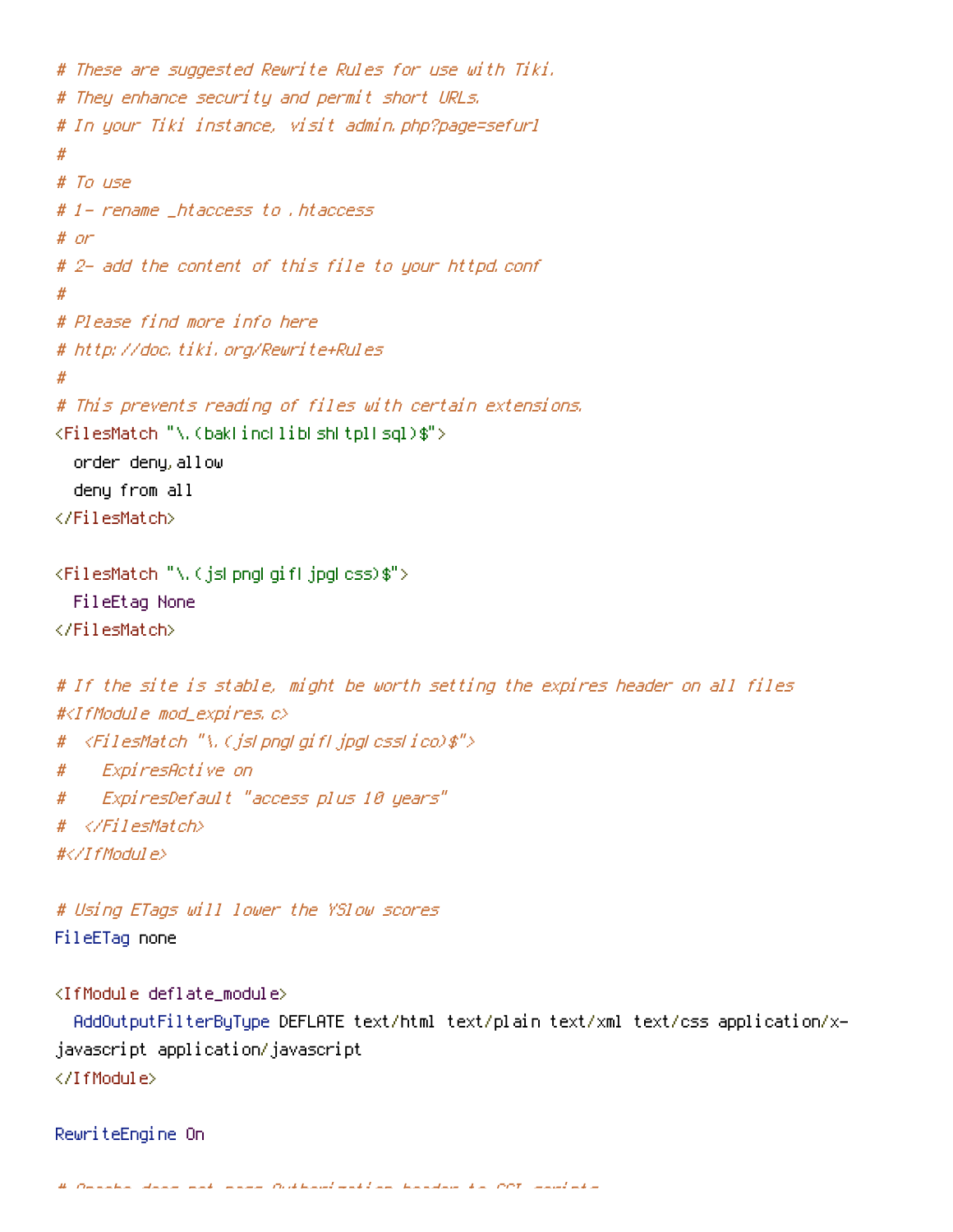```
# Apache does not pass Authorization header to CGI scripts
# Rewrite rules for passing authorisation in CGI or FGI mode
RewriteCond %(HTTP: Authorization) ^(, *)RewriteRule ^C(.*) - LE=HTTP\_AUTHORIZATION: %1]
```

```
# If your Tiki is not at the root of the server (e.g. at http://example.com/tiki)
# You will need to uncomment and fix the RewriteBase value below to suit your
installation.
# RewriteBase "/tiki"
# And if you get errors like "The requested URL /absolutepath/index.php was not found on
this server",
# You may need to uncomment the following line.
# RewriteBase /
```
#If your website is <sup>a</sup> checkout RewriteRule  $\wedge$ .svn/ - [F,L]

# If the URL points to <sup>a</sup> file then do nothing RewriteCond %{REQUEST\_FILENAME} -s [OR] RewriteCond %{REQUEST\_FILENAME} -1 [OR] RewriteCond %{REQUEST\_FILENAME} -f [OR] RewriteCond %{REQUEST\_FILENAME} -d RewriteRule  $(.*) - [L]$ 

```
RewriteRule \.(css|gif|jpg|png|php|html|js|htmlshtml|cgi|sql|phtml|txt|ihtml) --
[LL]RewriteRule \hat{C}. \leftrightarrow $ index.php?page=$1.php [QSA,L]
# End of rewrite rules
```

```
# Error pages, handled by Apache (not by Tiki)
# Tiki can catch some errors and deal with them by redirecting to a similar page, sending
you to the search, etc. However, some errors bypass Tiki and must be handled by Apache
(ex.: impossiblepagename.php)
# To use Apache error handling, uncomment the following line and adapt the page name. You
must create the page before trying to use it.
# ErrorDocument 404 /index.php?page=Page+not+found
```

```
# to activate the error display, uncomment the following line
#php_flag display_errors on
```
# increase memory  $\mu$  and  $\mu$  is the memory limit  $128$